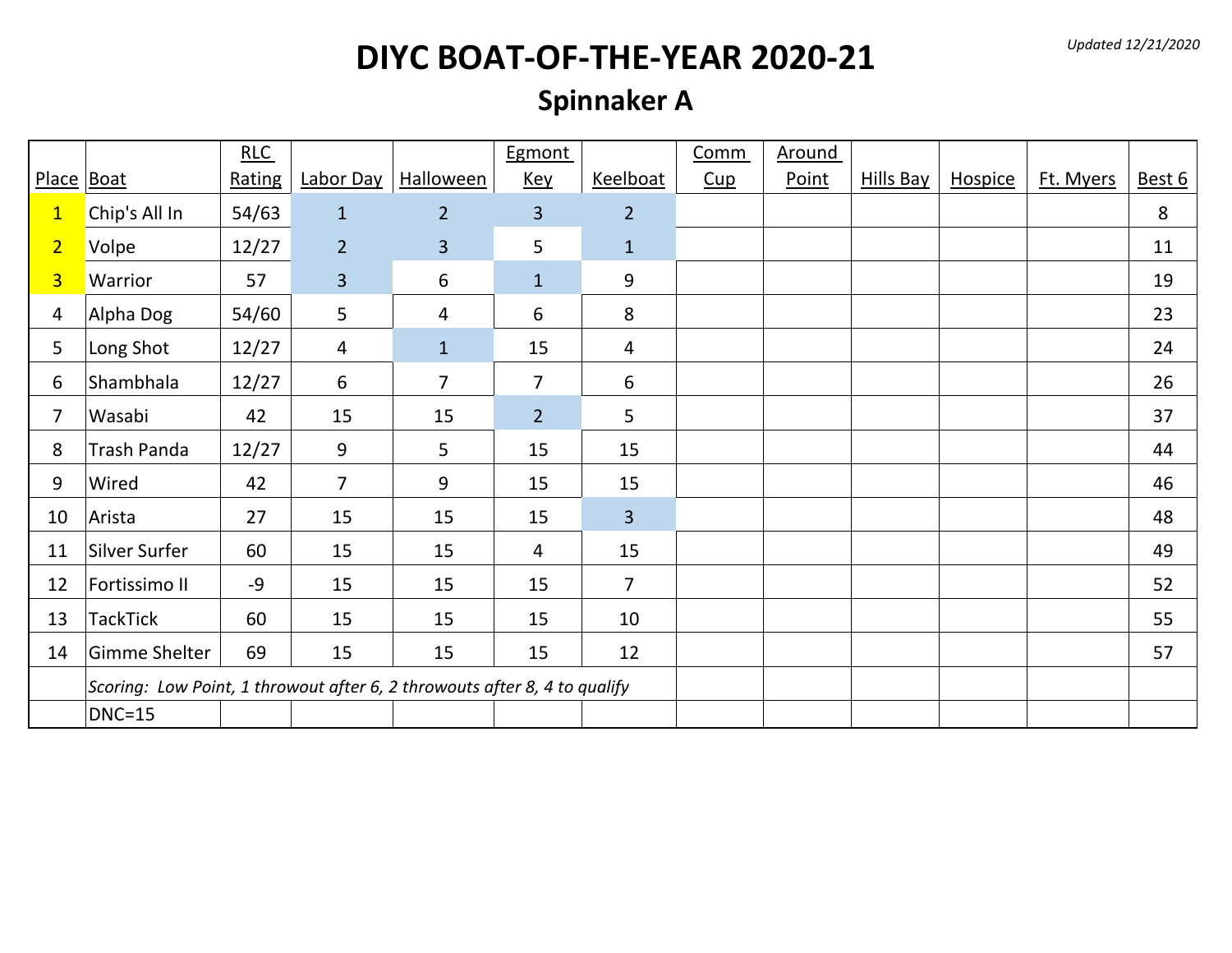### **Spinnaker B**

|                |                                                                           | RLC    |                |                | <b>Egmont</b>  |                | Comm | Around |           |         |           |        |
|----------------|---------------------------------------------------------------------------|--------|----------------|----------------|----------------|----------------|------|--------|-----------|---------|-----------|--------|
| Place   Boat   |                                                                           | Rating | Labor Day      | Halloween      | <u>Key</u>     | Keelboat       | Cup  | Point  | Hills Bay | Hospice | Ft. Myers | Best 6 |
| $\mathbf{1}$   | Breezin' Bayou                                                            | 72     | 1              | 1              | 3              | $\overline{2}$ |      |        |           |         |           | 7      |
| $\overline{2}$ | Rocket                                                                    | 72     | $\overline{2}$ | $\overline{2}$ | 4              | 1              |      |        |           |         |           | 9      |
| $\overline{3}$ | Fire & Ice                                                                | 81/87  | $\overline{3}$ | 5              | $\mathbf{1}$   | 6              |      |        |           |         |           | 15     |
| 4              | <b>Yard Goat</b>                                                          | 84     | 4              | 4              | 5              | 3              |      |        |           |         |           | 16     |
| 5              | Raptor                                                                    | 81     |                | 6              | $\overline{2}$ |                |      |        |           |         |           | 22     |
| 6              | Volcano                                                                   | 111    | 6              | 3              |                | 6              |      |        |           |         |           | 22     |
|                | Scoring: Low Point, 1 throwout after 6, 2 throwouts after 8, 4 to qualify |        |                |                |                |                |      |        |           |         |           |        |
|                | DNC=7                                                                     |        |                |                |                |                |      |        |           |         |           |        |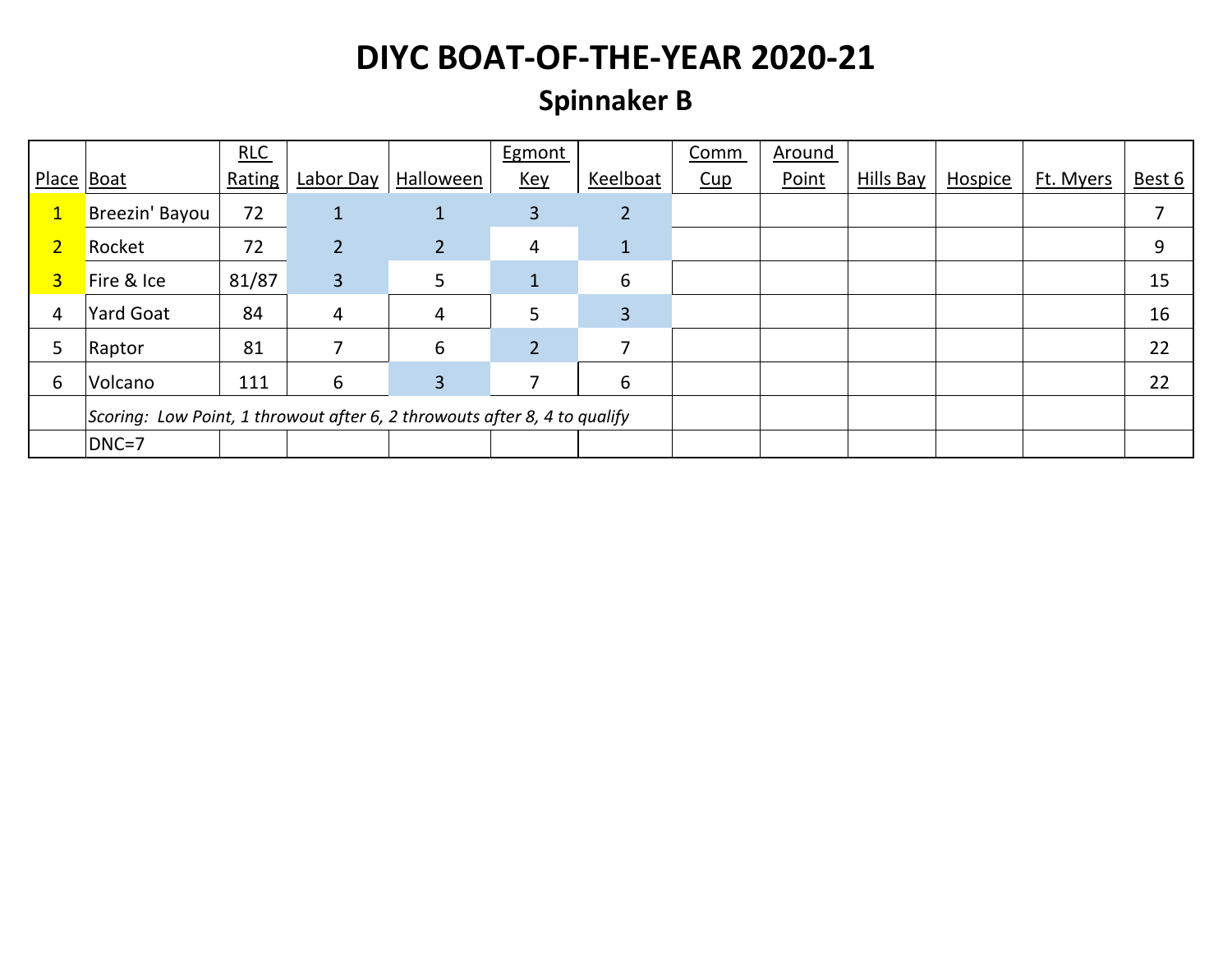## **Spinnaker C**

|                |                                                                           | RLC    |                |                  | Egmont         |                | Comm | Around |                  |         |           |        |
|----------------|---------------------------------------------------------------------------|--------|----------------|------------------|----------------|----------------|------|--------|------------------|---------|-----------|--------|
| Place Boat     |                                                                           | Rating | Labor Day      | <b>Halloween</b> | <u>Key</u>     | Keelboat       | Cup  | Point  | <b>Hills Bay</b> | Hospice | Ft. Myers | Best 6 |
| $\mathbf{1}$   | Junior                                                                    | 126    | 3              | $\mathbf{1}$     | $\overline{2}$ | $\mathbf{1}$   |      |        |                  |         |           | 7      |
| $\overline{2}$ | <b>Fully Involved</b>                                                     | 135    | $\overline{2}$ | 5                | $\mathbf{1}$   | 9              |      |        |                  |         |           | 17     |
| 3 <sup>1</sup> | Tenacity                                                                  | 132    | $\mathbf{1}$   | 5                | 5              | 10             |      |        |                  |         |           | 21     |
| 4              | Fawkes                                                                    | 177    | 5              | $\overline{2}$   | 5              | 9              |      |        |                  |         |           | 21     |
| 5              | <b>No Direction</b>                                                       | 171    | 10             | 10               | 10             | $\overline{2}$ |      |        |                  |         |           | 32     |
| 6t             | Mustache Ride                                                             | 171    | 10             | 10               | 10             | 9              |      |        |                  |         |           | 39     |
| 6t             | Irish                                                                     | 171    | 10             | 10               | 10             | 9              |      |        |                  |         |           | 39     |
| 6t             | Ragged Edge                                                               | 171    | 10             | 10               | 10             | 9              |      |        |                  |         |           | 39     |
| 6t             | Holymoly!                                                                 | 180    | 10             | 10               | 10             | 9              |      |        |                  |         |           | 39     |
|                |                                                                           |        |                |                  |                |                |      |        |                  |         |           |        |
|                | Scoring: Low Point, 1 throwout after 6, 2 throwouts after 8, 4 to qualify |        |                |                  |                |                |      |        |                  |         |           |        |
|                | $DNC=10$                                                                  |        |                |                  |                |                |      |        |                  |         |           |        |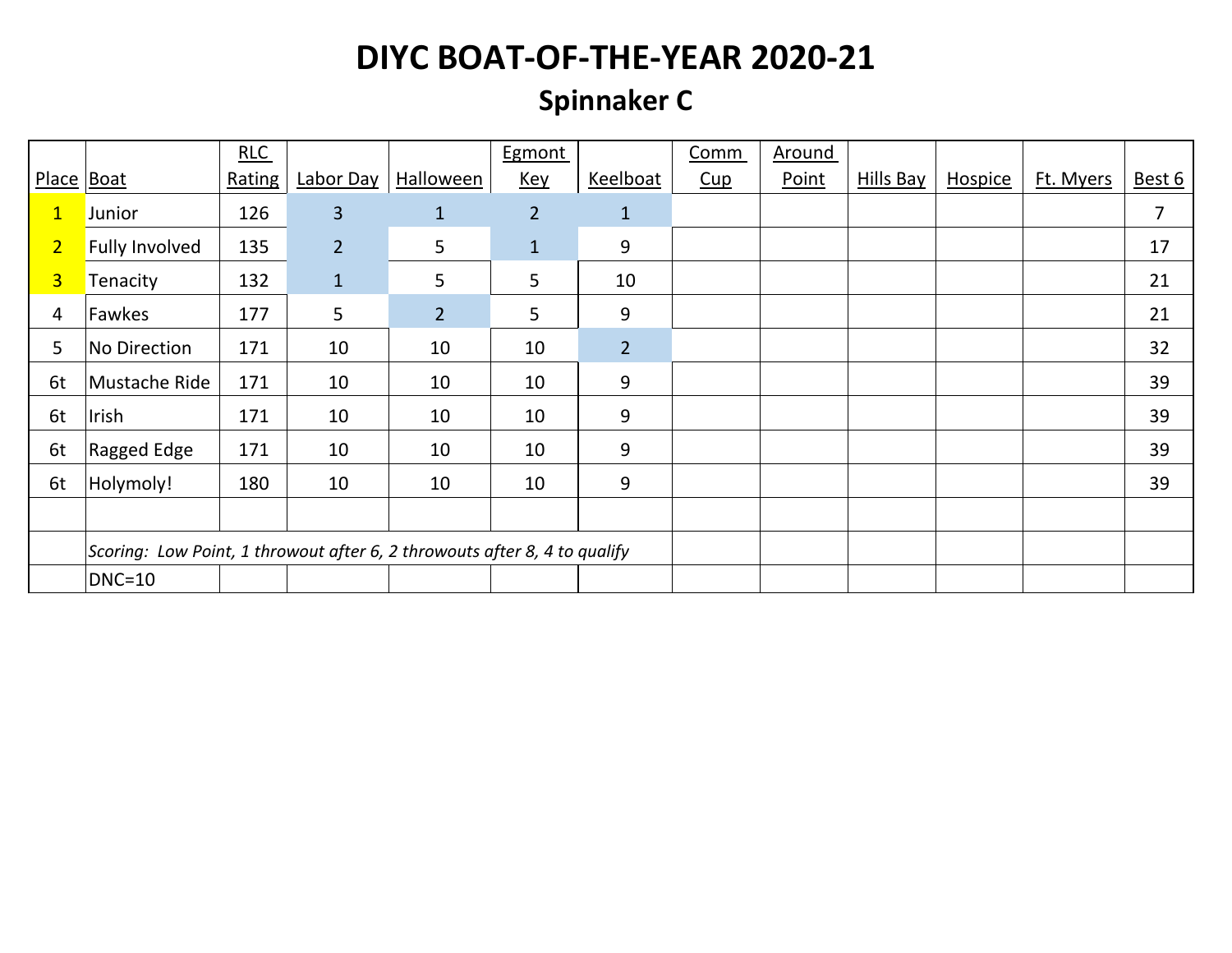#### **Racer-Cruiser**

|                |                                                                           | RLC    |                |                  | Egmont         |                | Comm | <b>Around</b> |                  |         |           |        |
|----------------|---------------------------------------------------------------------------|--------|----------------|------------------|----------------|----------------|------|---------------|------------------|---------|-----------|--------|
| Place Boat     |                                                                           | Rating | Labor Day      | <b>Halloween</b> | <b>Key</b>     | Keelboat       | Cup  | Point         | <b>Hills Bay</b> | Hospice | Ft. Myers | Best 6 |
| $\mathbf{1}$   | Liquid Time                                                               | 108    | $\mathbf{1}$   | $\mathbf{1}$     | 2 <sup>2</sup> | 6              |      |               |                  |         |           | 10     |
| $\overline{2}$ | Ruby                                                                      | 90     | 4              | $\overline{2}$   | 4              | 10             |      |               |                  |         |           | 20     |
| $\overline{3}$ | No Way Jose                                                               | 72     | 5              | 3                | 3              | $\mathbf{1}$   |      |               |                  |         |           | 12     |
| 4              | Sacred Cow                                                                | 78/81  | $\overline{2}$ | 4                | 10             | 6              |      |               |                  |         |           | 22     |
| 5              | Prime Plus                                                                | 96     | 10             | 10               | $\mathbf{1}$   | $\overline{2}$ |      |               |                  |         |           | 23     |
| 6              | Tangeaux                                                                  | 87     | $\overline{3}$ | 9                | 10             | 10             |      |               |                  |         |           | 32     |
| 7              | Therapy                                                                   | 138    | 7              | 9                | 7              | 10             |      |               |                  |         |           | 33     |
| 8              | Satori                                                                    | 145    | 10             | 10               | 5              | 6              |      |               |                  |         |           | 31     |
| 9              | Wing-It                                                                   | 126    | 6              | 9                | 10             | 10             |      |               |                  |         |           | 35     |
|                |                                                                           |        |                |                  |                |                |      |               |                  |         |           |        |
|                | Scoring: Low Point, 1 throwout after 6, 2 throwouts after 8, 4 to qualify |        |                |                  |                |                |      |               |                  |         |           |        |
|                | $DNC=10$                                                                  |        |                |                  |                |                |      |               |                  |         |           |        |